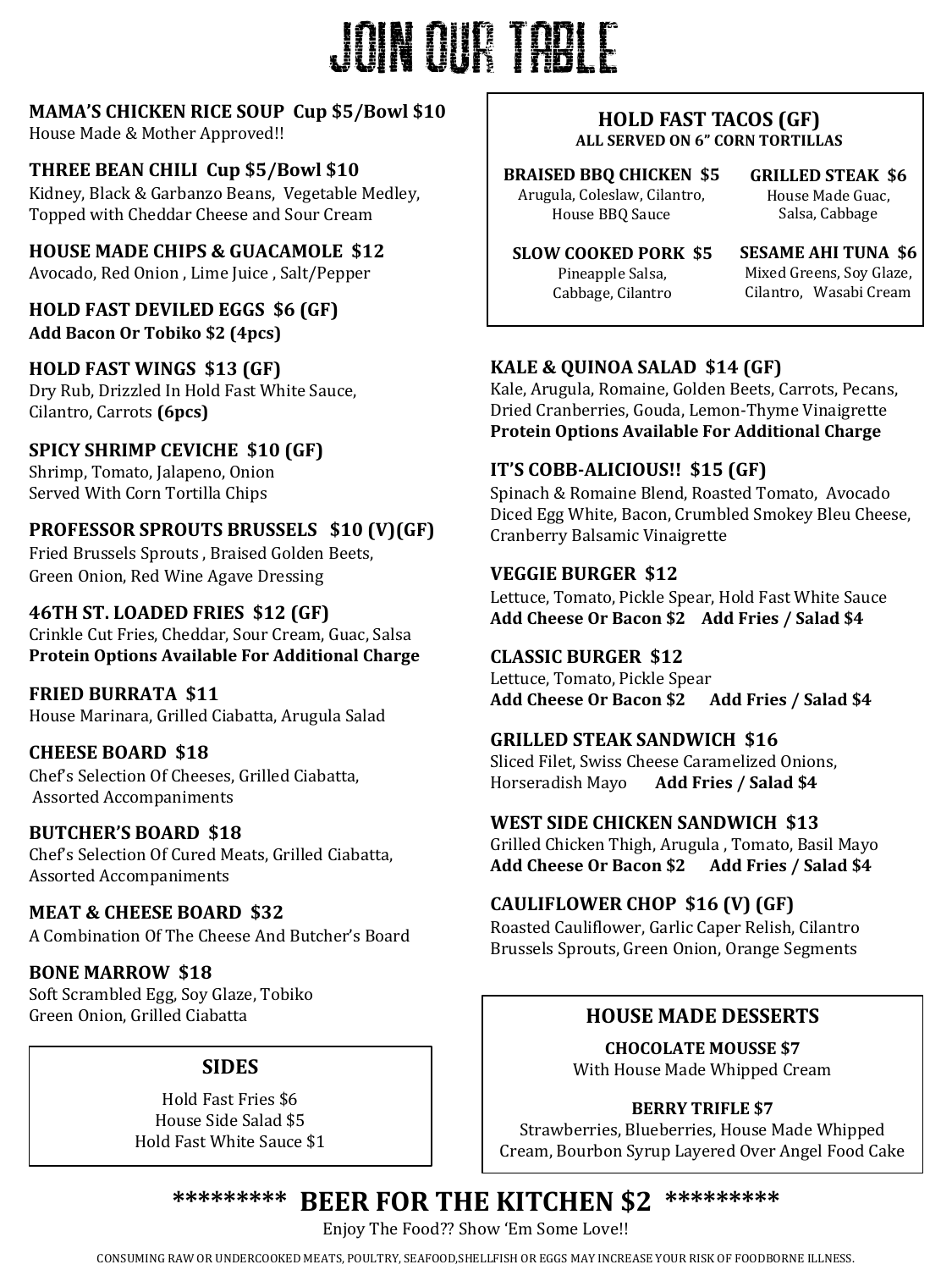## JOIN US FOR BRUN **(SAT & SUN 11AM – 4PM)**

#### **CRÈME BRULEE FRENCH TOAST \$14**

Brioche, Maple Syrup, Whipped Cream, Home Fries – Share It And Spread The Love!!

#### **AVOCADO SMASH \$14**

Multi Grain Toast, Avocado, Crispy Chickpeas, Roasted Tomato, Cilantro, Home Fries

**Add An Egg - \$1.50 Per Piece**

#### **BISCUITS & GRAVY \$12**

House Made Buttermilk Drop Biscuits Paired With Our Very Own Rich, Savory Sausage Gravy

#### **SHRIMP & GRITS \$15 (GF)**

Cheddar Jalapeno Grits,

Garlic Shrimp, Red Pepper, Cilantro

Side Of Bread Available Upon Request

#### **EGGS YOUR WAY \$12** 2 Eggs, Home Fries, Toast, Bacon or Sausage

**B.E.C. \$12** Bacon, Scrambled Eggs, Cheddar on a Brioche Bun, Home Fries

**Make it a Brunch Burger + \$7**

#### **CHICKEN & WAFFLES \$15**

#### **Dry Rub Wings or Boneless Thighs**,

House Made Waffle, Bourbon Pecans,

Maple Syrup, Whipped Cream

#### **SIDES**

Bacon \$4

Sausage \$4

Home Fries \$4

Biscuit/Toast \$3

### **BRUNCH COCKTAILS \$15**

#### **"JUDY IS A BEAUTY"**

Ketel One Vodka, Pierre Ferrand Dry Curacao, Blood Orange Juice

#### **"LET'S HAVE A KIKI"**

Stoli Blueberi Vodka, St. Elder Elderflower Liqueur, Cantine Povero Belvive Spumante, Kiki's Love

### **DRINK SPECIALS**

(Only With Purchase Of Brunch Entrée)

**2 For \$14** – Choice Of:

Mimosa - Bellini Bloody Mary - Screwdriver - Michelada

#### Judy's Seal Of Approval **"BARRIER ESPRESSIONS"**

Spring 44 Vodka Cafe Borgetti Espresso Liquor, House-Made Cold Brew

#### **"CLASSIC APEROL SPRITZ"**

Aperol, Splash Of Soda Water Cantine Povero Belvive Spumante Brunch In Style

#### **"DON'T FORGET YOUR MASK"**

Grey Goose Essence Strawberry & Lemongrass Vodka Tio Pepe Fino Sherry, Fresh Lemon, Sparkling Wine

### **BOTTOMLESS !!!**

(Only With Purchase Of Brunch Entrée)

Unlimited Drink Special Options **\$25** (Listed to the Left)

#### **\*\*90 Minute Time Limit\*\***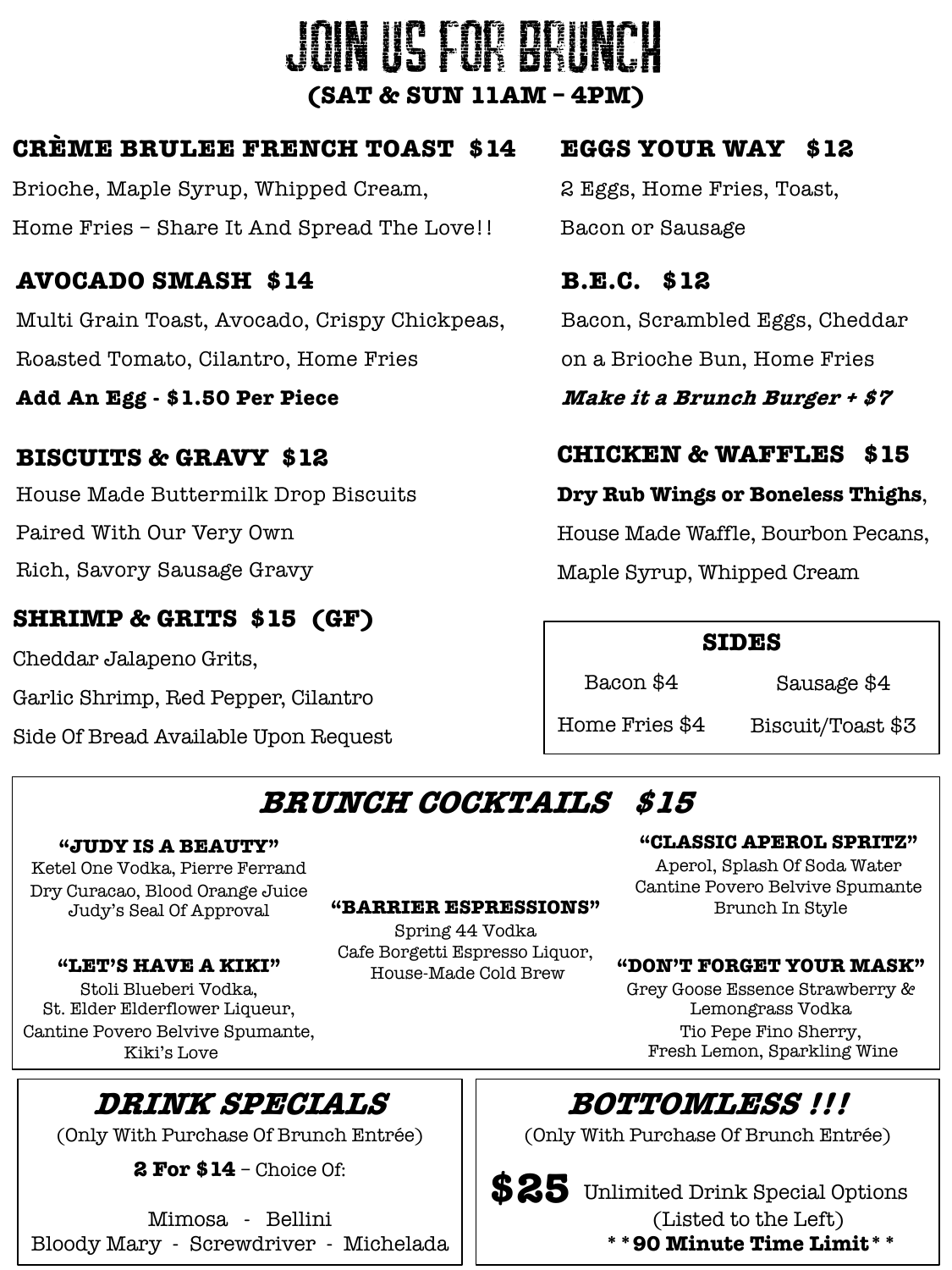## SUMMER IN THE CITY

A REFRESHING WAY TO BEAT THE HEAT HOLD FAST STYLE



#### **ARCTIC CAFÉ**

Café Borghetti Espresso Liqueur Nue Vodka Kelvin Coffee Slush Mix

#### **COOL AS A CUCUMBER**

Del Maguey Vida Mezcal Fresh Cucumber Kelvin Margarita Slush Mix

#### **THE CONVICTED MELON**

Grey Goose Essences Watermelon & Basil Vodka Fresh Watermelon Juice Kelvin Ginger Beer Slush Mix Empress Gin Float

#### **SWIRL IT BABY!!!**

Cool As A Cucumber And The Convicted Melon An Incredible Combination!!!!

## A time to spritz **\$15**

WE FELT YOU SHOULD HAVE OPTIONS…

#### **APEROL APERITIF**

( THE CLASSIC SPRITZ )

----------------

#### **ITALICUS BERGAMOT**

--------------- **UME PLUM**

---------------

**ELDERFLOWER**

----------------

**PEAR**

----------------

**POMEGRANATE**

THANK YOU FOR JOINING US… HOLD FAST TO COOLING DOWN!!!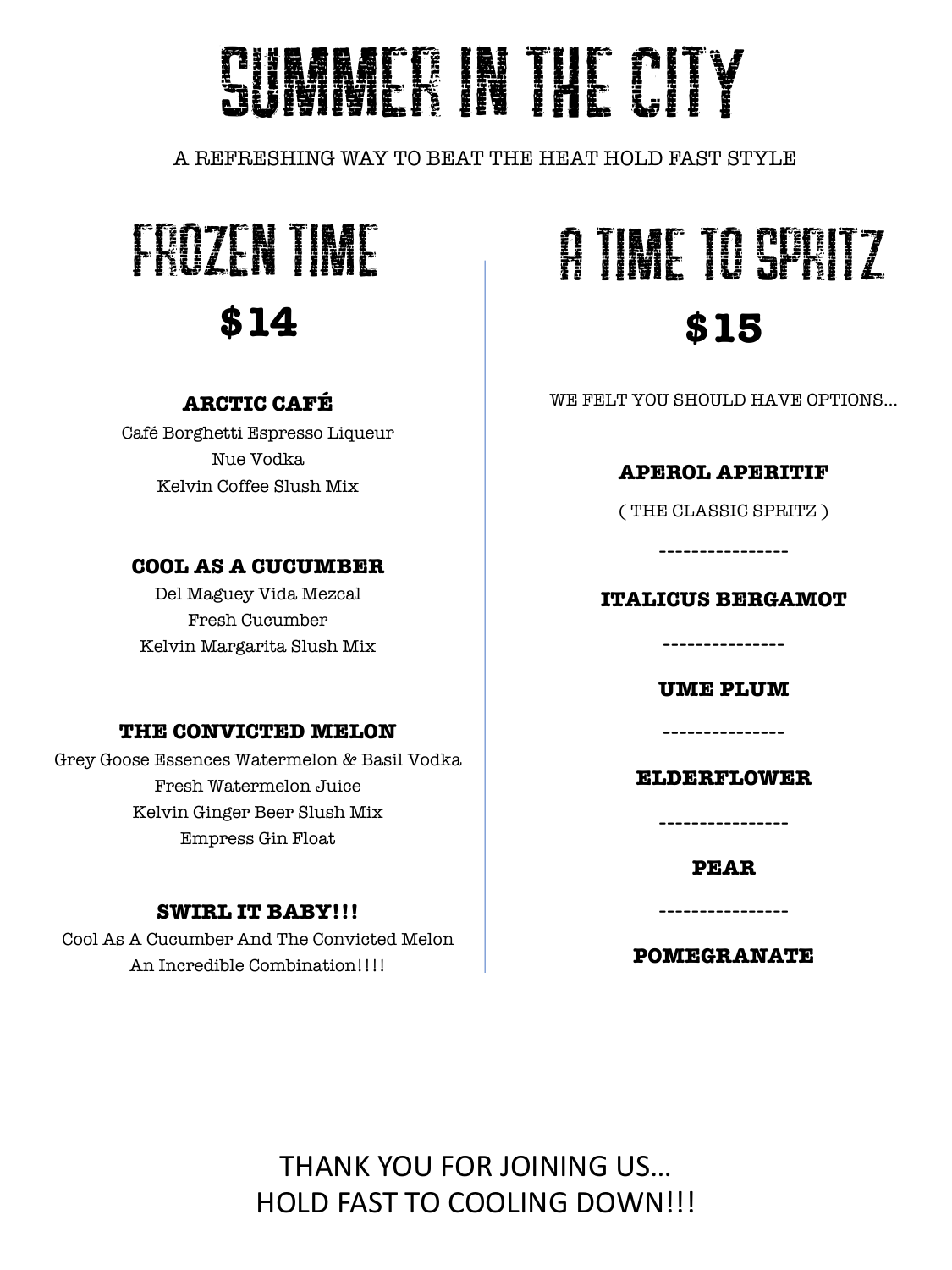## \$15 JOIN US FOR COCHTAILS \$15

#### HF OLDIES & GOODIES

#### **"HOLD FAST TO YOUR DREAMS"**

Redemption High Rye Bourbon, Aperol Cynar Amaro, Fresh Sour, Orange Bitters

#### **"JUDY IS A BEAUTY"**

Ketel One Vodka, Pierre Ferrand Dry Curacao, Blood Orange Juice, Judy's Seal Of Approval

#### **"A WHALE OF A GOOD TIME"**

Gray Whale Gin, Italicus Bergamot Liqueur Fever Tree Cucumber Tonic, Grapefruit Soda

#### **"WOLF OF 46th STREET"**

Montelobos Mezcal, Liquore Strega, Pear Liqueur, Suze Aperitif, Sour, Pineapple

#### **"FUNKY SPRING SANGRIA"**

Malfy Blood Orange Gin, Brandy, Dry Curacao, Rosé, Fresh Fruit

#### **"SHE'S SO EMPRESSIVE!!!"**

Empress 1908 Indigo Gin, Brockman's Gin, Ume Plum Liqueur (FEMALE OWNED), Sour, FeverTree Cucumber Tonic, Grapefruit Bitters

#### **"THE KILTED BOOT"**

Roe & Co. Irish Whiskey, Italicus Bergamot Liqueur, Fresh Sour, Honey Ginger, Mint, Cucumber

#### **"THE CARETAKER"**

Gray Whale Gin , Cynar Amaro, Lillet Blanc, Hopped Grapefruit Bitters

#### "**LET'S HAVE A KIKI"**

Blueberi Vodka, Elderflower Liqueur, Sparkling Wine, Kiki's Love

#### "**BARK WITH A PLAYFUL BITE"**

Barking Irons Gin, Fords Gin, Turmeric Cordial Ancho Reyes, Honey Ginger, Mint, Celery Bitters

#### ANYTIME NIGHT CAPS

**"AFTER DINNER SKREW"**

Skrewball Peanut Butter Whiskey Café Borghetti Espresso Liqueur Cold Brew Coffee, Peanut Butter Cup

#### THE NEW NORMALS

#### **"DON'T FORGET YOUR MASK"**

Grey Goose Essence Strawberry & Lemongrass Vodka, Tio Pepe Fino Sherry, Fresh Lemon, Sparkling Wine

#### **"SOCIALLY DISTANT WHEN NECESSARY"**

House Infused Deep Eddy Rosemary & Peach Vodka, Sweet Tea & Lemonade

#### **"WASH YOUR DAMN HANDS"**

Altos Cucumber-Jalapeno Infused Tequila, Pomegranate Liqueur, Lemonade (**Spicy**)

#### **"VAXED & READY TO GO"**

Barking Irons Gin Pierre Ferrand Curacao, Turmeric Cordial, Honey-Ginger, Cucumber Mint, Fresh Lemon

#### **"MASKED & INSTAFAMOUS"**

Rosaluna Mezcal, Aperol, Liquore Strega, Lime

#### **"MAI TAI TOUGH"**

Ten To One Light Rum, L'orgeat Almond Liqueur, Pierre Ferrand Dry Curacao, Fresh Sour Kraken Spiced Rum Float

#### HF HOUSE SHOT

#### **"NUTTY FOR NUTS" - \$9**

Skrewball Peanut Butter Whiskey

Served Smoked With A Salt Rim A Tiny "Taste Of NYC Nostalgia

#### **FROM JASON, SHANE & YOUR ENTIRE HOLD FAST FAMILY**

We Would Like To Take A Moment To Thank You All For Choosing Hold Fast. We Understand That You Have Many Choices In Our Beautiful City And Community. Please Know How Much We Truly Appreciate You Sitting With Us Will Do Our Best To Push Thrpugh This Storm. Are In This Together**!**

#### **BE SAFE, STAY STRONG HOLD FAST!!**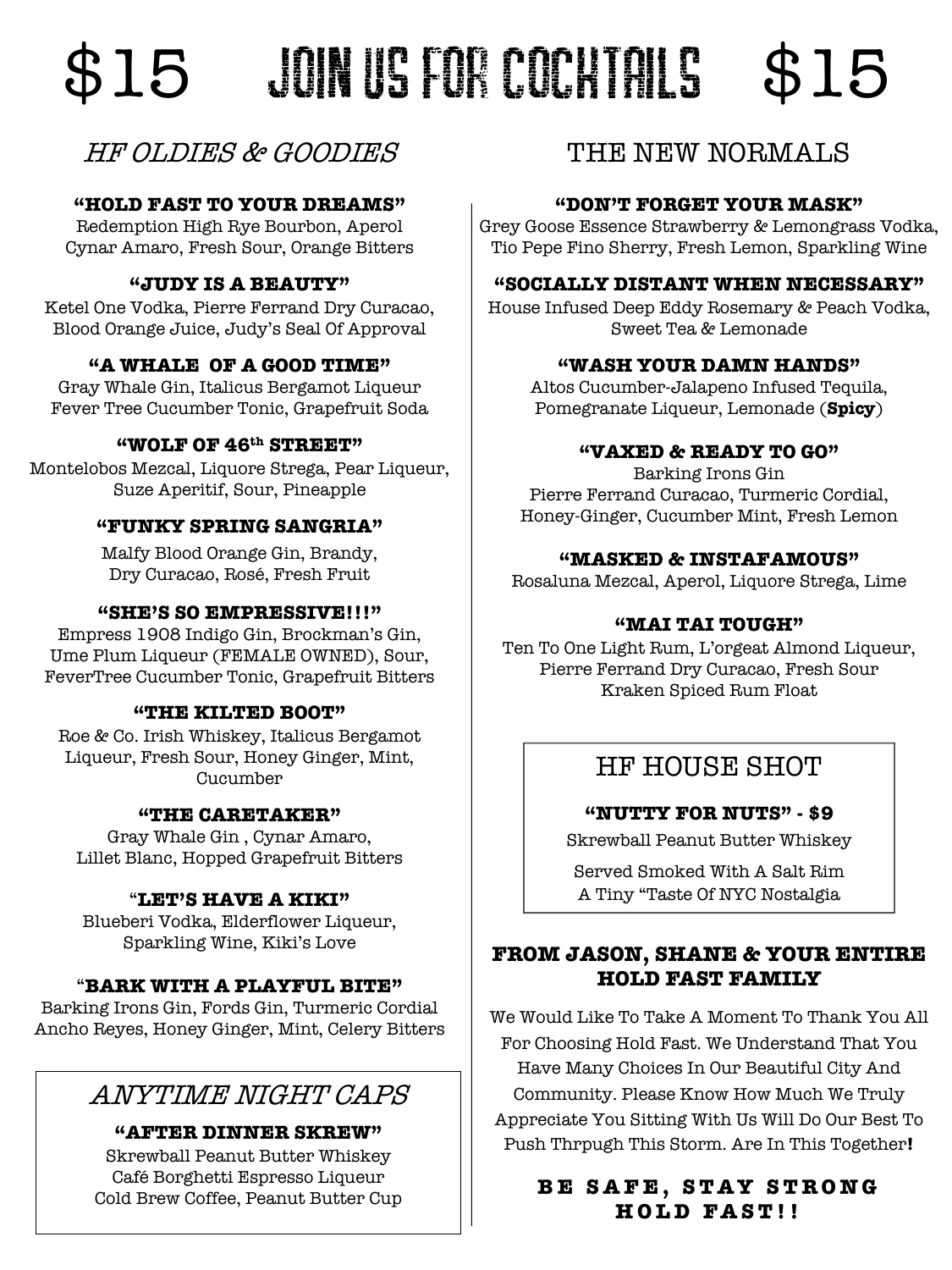## OLD FASHIONEDS

## **\$15**

!THE HOLD FASHIONED" **HIGH WEST AMERICAN PRAIRIE BOURBON**

> !OAKY SMOKEY"# **REDEMPTION RYE**

(SERVED IN AN OAK SMOKED FLASK)

ET TU BRUXO (BRU-HO!) **BRUXO X MEZCAL**



"MAPLE-PIGGY GOT BACK"

**WHISTLE PIG PIGGYBACK RYE, WHISTLE PIG MAPLE SYRUP**

"JUST A GOOD OL' BOY"

**GARRISON BROTHERS SMALL BATCH BOURBON**

# NEGRONI TIME

## **\$15**

ALL MADE WITH

**CAMPARI & ANTICA VERMOUTH**

CLASSIC – **SIPSMITH GIN**

MEZCAL – **DEL MAGUEY VIDA**

RUM – **SANTA TERESA**

## FEATURED NEGRONIs

"LOVE ON THE BROCKS"

**BROCKMAN'S GIN**

**MARTINI & ROSSI BITTER LIQUEUR**

**LILLET BIANCO APERITIF**

"NEW YORK TO THE COREGRONI"

**BARKING IRONS NEW YORK GIN ROCKEY'S LIQUEUR LUXARDO BITTER BIANCO**

## Hold fast m

VODKA – **NUE VODKA** GIN - **BROCKMAN**!**S (BERRY/CITRUS)** RUM - **THE KRAKEN SPICED** TEQUILA - **HORNITOS** BOURBON - **MAKER**!**S MARK** MEZCAL - **DEL MAGUEY VIDA**

**MADE WITH FRESH LIME & FEVER TREE GINGER BEER**

**\$14**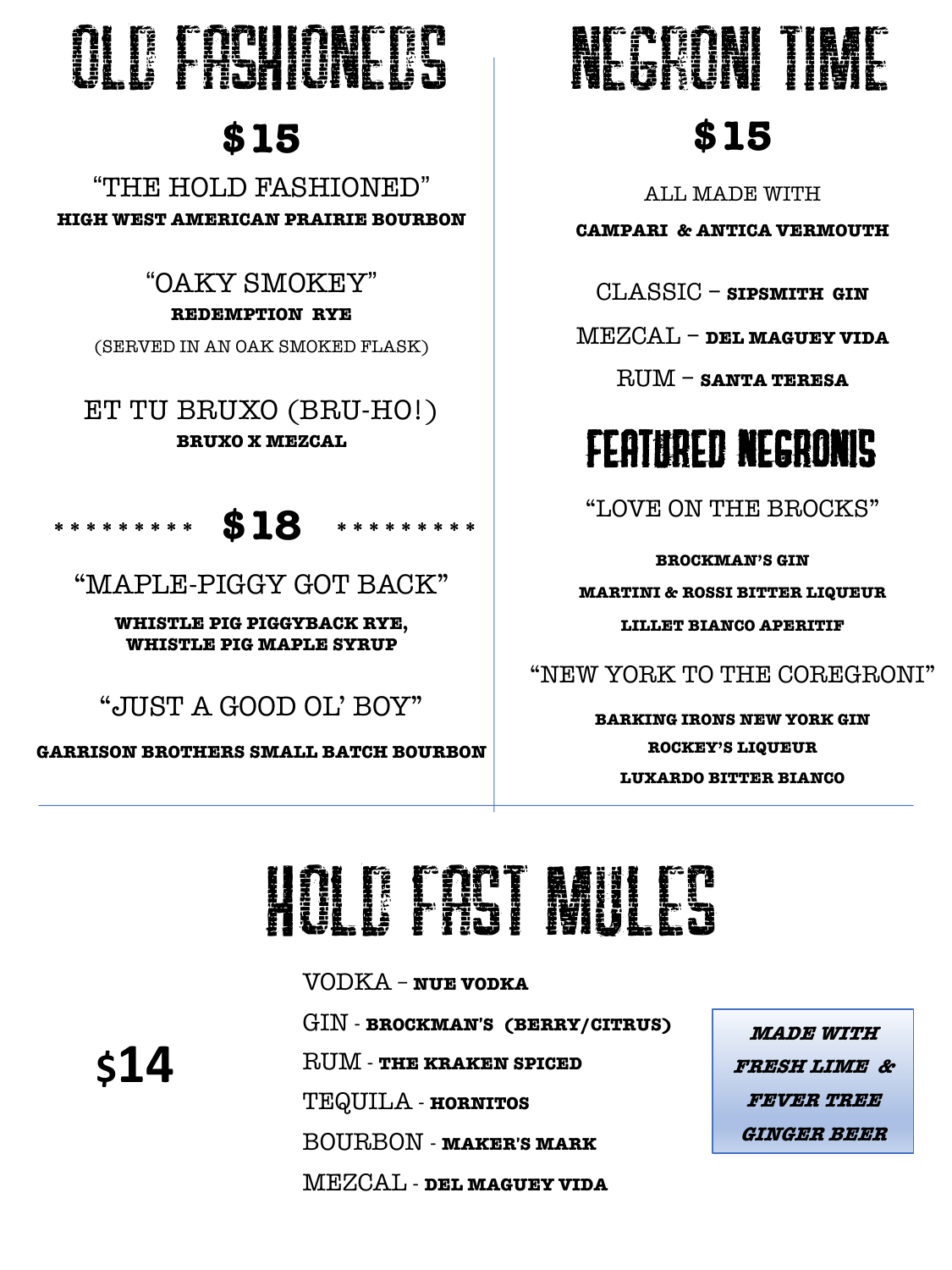## Join us for wine

### RED

#### **TINTO NEGRO MALBEC**

**\$11/\$40**

Mendoza, Argentina Floral Aromatics & Dark Fruit

#### **EXCELSIOR CABERNET**

**\$11/\$40**

Breed River Valley, South Africa Medium Body, Sweet Plum & Vanilla

#### **OYSTER BAY PINOT NOIR**

**\$12/\$44**

Marlborough, New Zealand Black Cherry, Plum and exotic Spices

#### **MARQUÉS DE CÁCERES TEMPRANILLO RESERVA**

**\$15/\$55** Rioja, Spain Luscious Yet Soft Spice, Refined Oak, Depth Of Jammy Red Berry Fruits

#### **UNSHACKLED BY PRISONER BLEND**

#### **\$18/\$60**

Napa Valley, California Notes Of Raspberry, Blueberry, Crushed Violets, Vanilla & Pepper Spice

### WHITE

#### **JOEL GOTT SAUVIGNON BLANC**

**\$11/\$40** Napa Valley, California Golden Apple, Lime And Thyme

#### **JOEL GOTT CHARDONNAY**

**\$12/\$44** Napa Valley,California

Apple Blossom, Honey & Pear Aromas

#### **OYSTER BAY PINOT GRIS**

**\$12/\$44** Hawke's Bay, New Zealand Hints Of Pear, Nectarine, Stone Fruit Surrounding A Floral Backdrop

## ROSÈ

#### **GRAND JARDIN COTEAUX D'AIX \$12/\$44**

Provence, France Balanced With Floral, Wild Fruit & Herbs

### SPARKLING

**CANTINE POVERO SPUMANTE \$11/\$40**

Cisterna, D'asti, Italy Light Straw Color, Subtle Fresh Floral

#### **LANSON CHAMPAGNE \$75 (ONLY iN BOTTLE )**

Cisterna, D'asti, Italy Light Spice, Citrus , Stone Fruit & Cream

**\*\*\***OYSTER BAY PERFECT PAIRING**\*\*\***

### **\$65**

Any Oyster Bay Wine Bottle Paired With Our Incredible Meat & Cheese Board